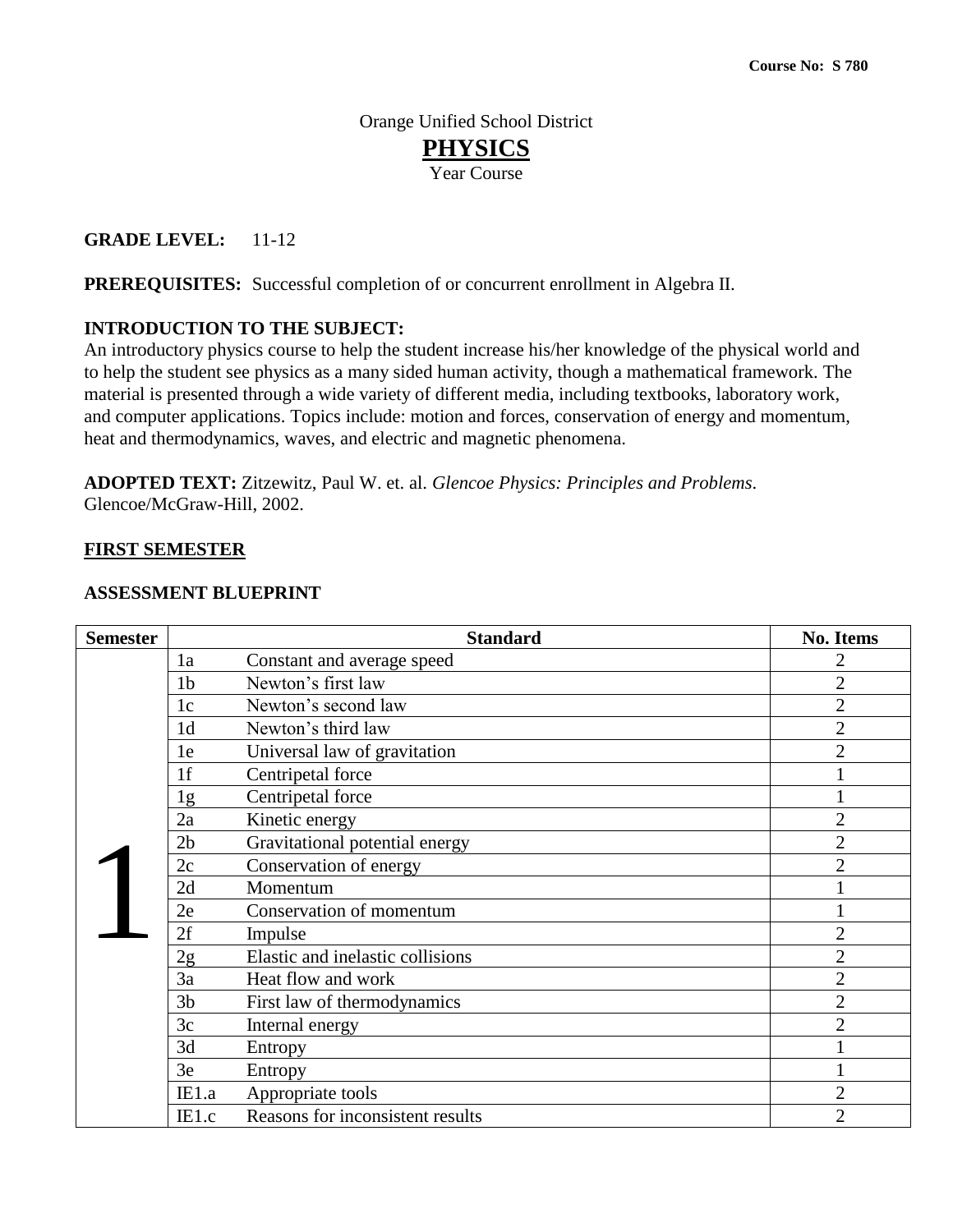# **COURSE OVERVIEW AND APPROXIMATE UNIT TIME ALLOTMENTS:**

#### I. Introduction to Physics 1

**Essential Learning: Students will apply the scientific method to problem solving and laboratory exercises.** 

| Topic                                                                                        | Text  | <b>Standards</b>              |
|----------------------------------------------------------------------------------------------|-------|-------------------------------|
| .   Meaning of physics                                                                       |       |                               |
| Scientific method                                                                            | Ch. . |                               |
| C.   Mathematics of physics (metrics, graphing,<br>scientific notation, significant figures) | Ch.2  | $I\&E$ a, b, c, d, e, f, g, l |

#### II. Motion 4

**Essential Learning: Students will solve problems involving displacement, velocity, and acceleration.** 

| 'opic                  | ïρv' | <b>Standards</b> |
|------------------------|------|------------------|
| Describing motion      |      |                  |
|                        |      |                  |
| Two-dimensional motion |      |                  |

#### III. Forces 4

**Essential Learning: Students will apply Newton's laws of motion to solve problems.**

| ----------<br>-----------           | 'onic<br> | `ext       | lards<br>--------------------- |
|-------------------------------------|-----------|------------|--------------------------------|
| ъ.<br>$\overline{\phantom{a}}$<br>. |           | -<br>∴ ch. |                                |
|                                     | oui       | ь          | $\Omega$                       |

### IV. Conservation of Energy and Momentum 6

**Essential Learning: Students will apply conservation of energy and momentum to solve problems.**

| Topic                                 | Text | Standards    |
|---------------------------------------|------|--------------|
| Conservation of momentum (collisions) |      |              |
| Energy, work and power                | r 'h | 7h 7h*<br>2a |
| C. Conservation of energy             |      |              |

### V. Heat and Thermodynamics 2

**Essential Learning: Students will know that energy cannot be created or destroyed, but may be transferred to the environment as heat.**

| l'opic                         | l'avt | Standards |
|--------------------------------|-------|-----------|
| Temperature and thermal energy |       |           |
| B.   Laws of thermodynamics    |       |           |
|                                |       |           |

VI. Review and Assessment 1

**WEEKS**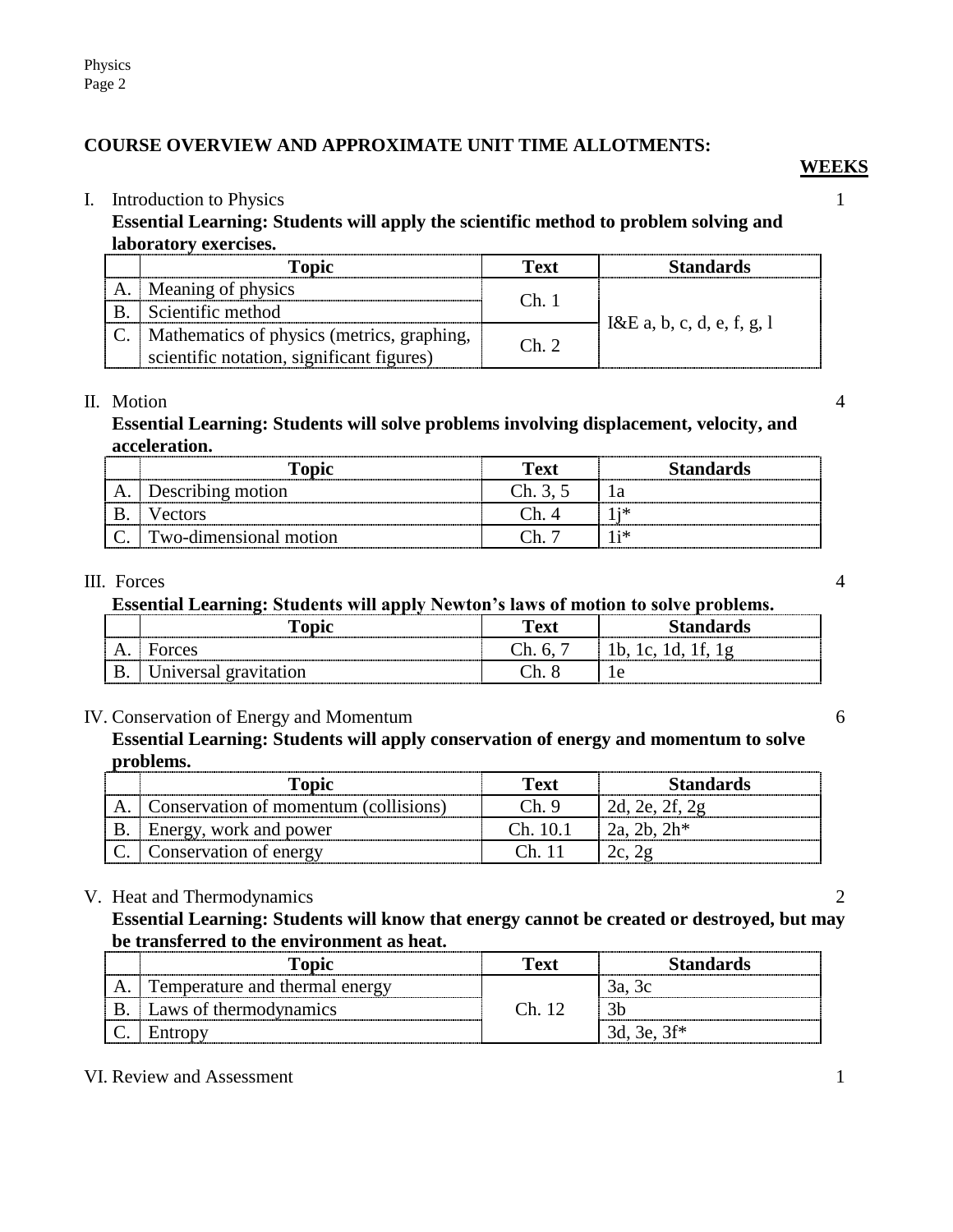### **SECOND SEMESTER**

#### **ASSESSMENT BLUEPRINT**

| <b>Semester</b> |    | <b>Standard</b>                       | <b>No. Items</b>            |
|-----------------|----|---------------------------------------|-----------------------------|
|                 | 4a | Waves transfer energy                 |                             |
|                 | 4b | Transverse and longitudinal waves     | 2                           |
|                 | 4c | Wavelength, frequency, and wave speed | $\mathcal{D}_{\mathcal{L}}$ |
|                 | 4d | Sound waves                           | 2                           |
|                 | 4e | Electromagnetic waves                 | 2                           |
|                 | 4f | Wave properties                       | 3                           |
|                 | 5a | DC circuits                           | $\mathfrak{D}$              |
|                 | 5b | Ohm's law problems                    | 2                           |
|                 | 5c | Electric power                        | $\mathcal{D}_{\mathcal{L}}$ |
|                 | 5d | Transistors                           |                             |
|                 | 5e | Electric fields                       |                             |
|                 | 5f | Sources of magnetic fields            |                             |
|                 | 5g | Direction of magnetic fields          |                             |
|                 | 5h | <b>Electrical induction</b>           |                             |
|                 | 5i | Plasma                                |                             |

#### I. Waves 3

# **Essential Learning: Students will use the characteristic properties of waves to solve problems.**

| Fopic                                          | Text | Standards  |
|------------------------------------------------|------|------------|
| Wave properties and behavior                   |      | 4a. 4b. 4c |
|                                                |      | 4d. 4t     |
| C. Light (reflection, refraction, diffraction) |      | 4e 4t      |

#### II. Electric and Magnetic Phenomena 6

**Essential Learning: Students will use the characteristics of electric and magnetic phenomena to solve problems.** 

|   | <b>Topic</b>              | 'Fext        | <b>Standards</b>                      |
|---|---------------------------|--------------|---------------------------------------|
|   | Static electricity        | Ch.20        |                                       |
|   | Electric fields           | Ch 21        | 5e                                    |
|   | C. Circuits and Ohm's law |              | Ch. 22, 23 $\parallel$ 5a, 5b, 5c, 5d |
|   | <b>Magnetic fields</b>    | Ch. 24, 25.1 |                                       |
| E | Electromagnetic induction | Ch 252       |                                       |

#### III. CST Review 1

IV. CST and the state of the state of the state of the state of the state of the state of the state of the state of the state of the state of the state of the state of the state of the state of the state of the state of th

V. Projects and topics at teacher discretion 7

# **DATE OF CONTENT REVISION:** March 2011

**DATE OF BOARD APPROVAL:** June 14, 2001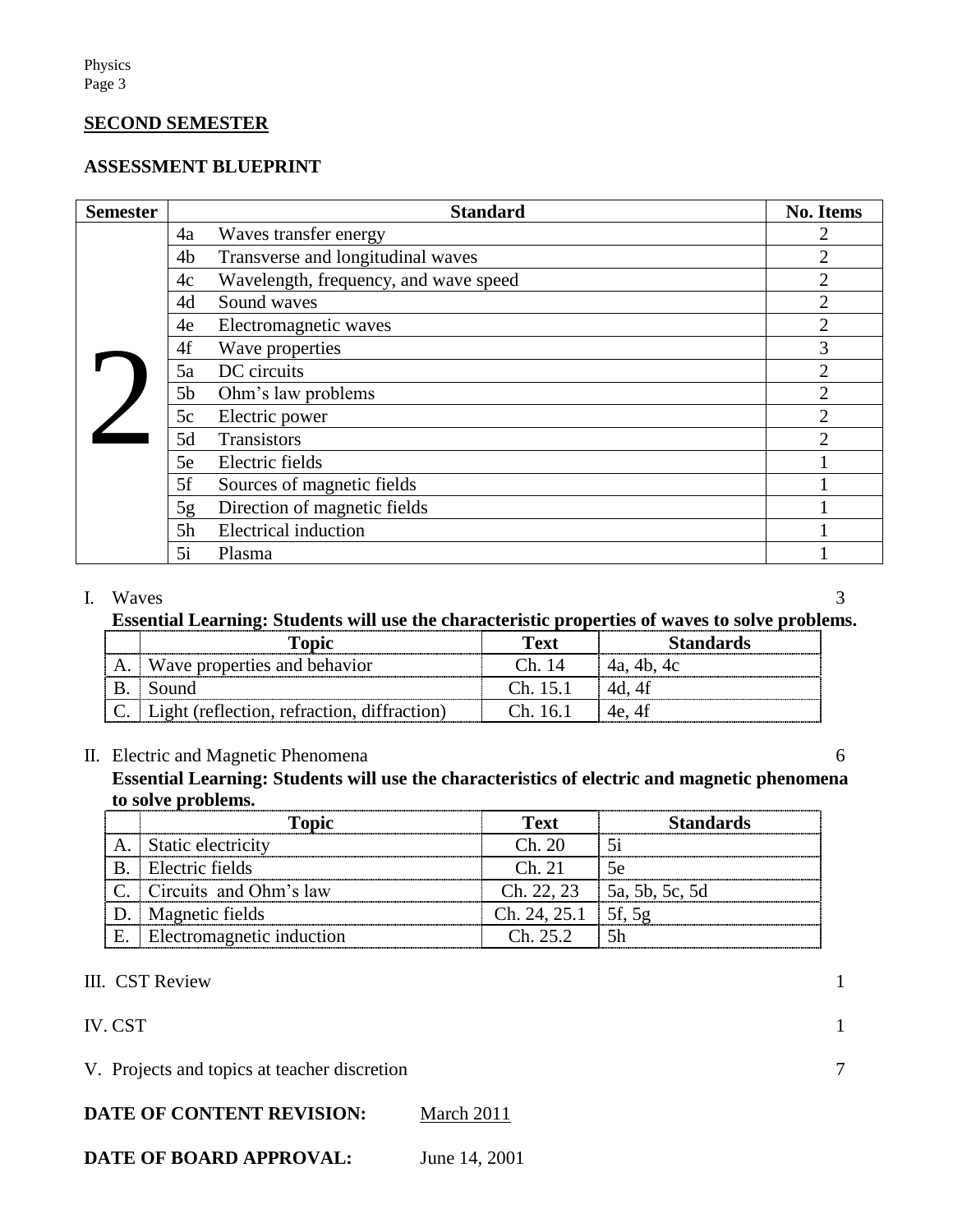Physics Page 4

| <b>CALIFORNIA CONTENT STANDARDS: PHYSICS</b>                                                                                                                                                                                                                           | # of<br><b>Items</b> | $\frac{0}{0}$ |
|------------------------------------------------------------------------------------------------------------------------------------------------------------------------------------------------------------------------------------------------------------------------|----------------------|---------------|
| <b>Motion and Forces</b>                                                                                                                                                                                                                                               | 12                   | 20.0%         |
| 1. Newton's laws predict the motion of most objects. As a basis for<br>understanding this concept:                                                                                                                                                                     |                      |               |
| a. Students know how to solve problems that involve constant speed and<br>average speed.                                                                                                                                                                               | $\overline{2}$       |               |
| b. Students know that when forces are balanced, no acceleration occurs;<br>thus an object continues to move at a constant speed or stays at rest<br>(Newton's first law).                                                                                              | $\overline{2}$       |               |
| c. Students know how to apply the law F=ma to solve one-dimensional<br>motion problems that involve constant forces (Newton's second law).                                                                                                                             | $\overline{2}$       |               |
| d. Students know that when one object exerts a force on a second object,<br>the second object always exerts a force of equal magnitude and in the<br>opposite direction (Newton's third law).                                                                          | $\overline{2}$       |               |
| e. Students know the relationship between the universal law of gravitation<br>and the effect of gravity on an object at the surface of Earth.                                                                                                                          | $\overline{2}$       |               |
| f. Students know applying a force to an object perpendicular to the direction<br>of its motion causes the object to change direction but not speed (e.g.,<br>Earth's gravitational force causes a satellite in a circular orbit to change<br>direction but not speed). | 1                    |               |
| g. Students know circular motion requires the application of a constant force<br>directed toward the center of the circle.                                                                                                                                             | 1                    |               |
| h.*Students know Newton's laws are not exact but provide very good<br>approximations unless an object is moving close to the speed of light or is<br>small enough that quantum effects are important.                                                                  | $NA^*$               |               |
| i. *Students know how to solve two-dimensional trajectory problems.                                                                                                                                                                                                    | $NA^*$               |               |
| j. *Students know how to resolve two-dimensional vectors into their<br>components and calculate the magnitude and direction of a vector from its<br>components.                                                                                                        | NA*                  |               |
| k. *Students know how to solve two-dimensional problems involving balanced<br>forces (statics).                                                                                                                                                                        | NA*                  |               |
| I. *Students know how to solve problems in circular motion by using the<br>formula for centripetal acceleration in the following form: $a = v^2/r$ .                                                                                                                   | $NA^*$               |               |
| m.*Students know how to solve problems involving the forces between two<br>electric charges at a distance (Coulomb's law) or the forces between two<br>masses at a distance (universal gravitation).                                                                   | $NA^*$               |               |
| <b>Conservation of Energy and Momentum</b>                                                                                                                                                                                                                             | 12                   | 20.0%         |
| 2. The laws of conservation of energy and momentum provide a way to<br>predict and describe the movement of objects. As a basis for<br>understanding this concept:                                                                                                     |                      |               |
| a. Students know how to calculate kinetic energy by using the formula<br>$E=(1/2)mv^2$ .                                                                                                                                                                               | $\overline{2}$       |               |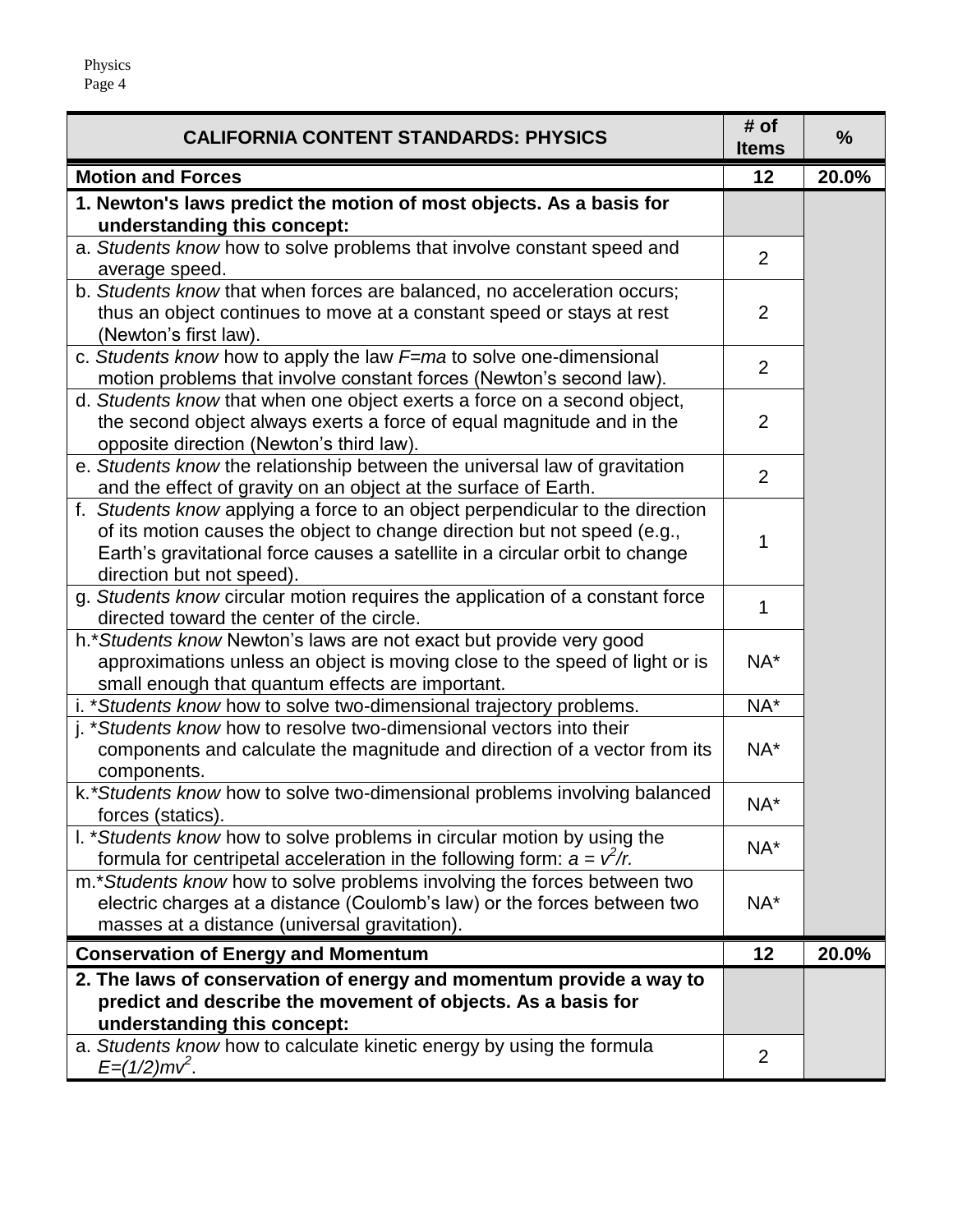| <b>CALIFORNIA CONTENT STANDARDS: PHYSICS</b>                                                                                                                                                                                                                                                                         | # of<br><b>Items</b> | $\frac{0}{0}$ |
|----------------------------------------------------------------------------------------------------------------------------------------------------------------------------------------------------------------------------------------------------------------------------------------------------------------------|----------------------|---------------|
| b. Students know how to calculate changes in gravitational potential energy<br>near Earth by using the formula (change in potential energy) = $mgh$ (h is<br>the change in the elevation).                                                                                                                           | $\overline{2}$       |               |
| c. Students know how to solve problems involving conservation of energy in<br>simple systems, such as falling objects.                                                                                                                                                                                               | $\overline{2}$       |               |
| d. Students know how to calculate momentum as the product mv.                                                                                                                                                                                                                                                        | 1                    |               |
| e. Students know momentum is a separately conserved quantity different<br>from energy.                                                                                                                                                                                                                               | 1                    |               |
| f. Students know an unbalanced force on an object produces a change in its<br>momentum.                                                                                                                                                                                                                              | $\overline{2}$       |               |
| g. Students know how to solve problems involving elastic and inelastic<br>collisions in one dimension by using the principles of conservation of<br>momentum and energy.                                                                                                                                             | $\overline{2}$       |               |
| h.*Students know how to solve problems involving conservation of energy in<br>simple systems with various sources of potential energy, such as<br>capacitors and springs.                                                                                                                                            | $NA^*$               |               |
| <b>Heat and Thermodynamics</b>                                                                                                                                                                                                                                                                                       | 9                    | 15.0%         |
| 3. Energy cannot be created or destroyed, although in many processes<br>energy is transferred to the environment as heat. As a basis for<br>understanding this concept:                                                                                                                                              |                      |               |
| a. Students know heat flow and work are two forms of energy transfer<br>between systems.                                                                                                                                                                                                                             | 2                    |               |
| b. Students know that the work done by a heat engine that is working in a<br>cycle is the difference between the heat flow into the engine at high<br>temperature and the heat flow out at a lower temperature (first law of<br>thermodynamics) and that this is an example of the law of conservation of<br>energy. | $\overline{2}$       |               |
| c. Students know the internal energy of an object includes the energy of<br>random motion of the object's atoms and molecules, often referred to as<br>thermal energy. The greater the temperature of the object, the greater the<br>energy of motion of the atoms and molecules that make up the object.            | 2                    |               |
| d. Students know that most processes tend to decrease the order of a<br>system over time and that energy levels are eventually distributed<br>uniformly.                                                                                                                                                             | 2                    |               |
| e. Students know that entropy is a quantity that measures the order or<br>disorder of a system and that this quantity is larger for a more disordered<br>system.                                                                                                                                                     | 1                    |               |
| f. *Students know the statement "Entropy tends to increase" is a law of<br>statistical probability that governs all closed systems (second law of<br>thermodynamics).                                                                                                                                                | NA*                  |               |
| g.*Students know how to solve problems involving heat flow, work, and<br>efficiency in a heat engine and know that all real engines lose some heat<br>to their surroundings.                                                                                                                                         | NA*                  |               |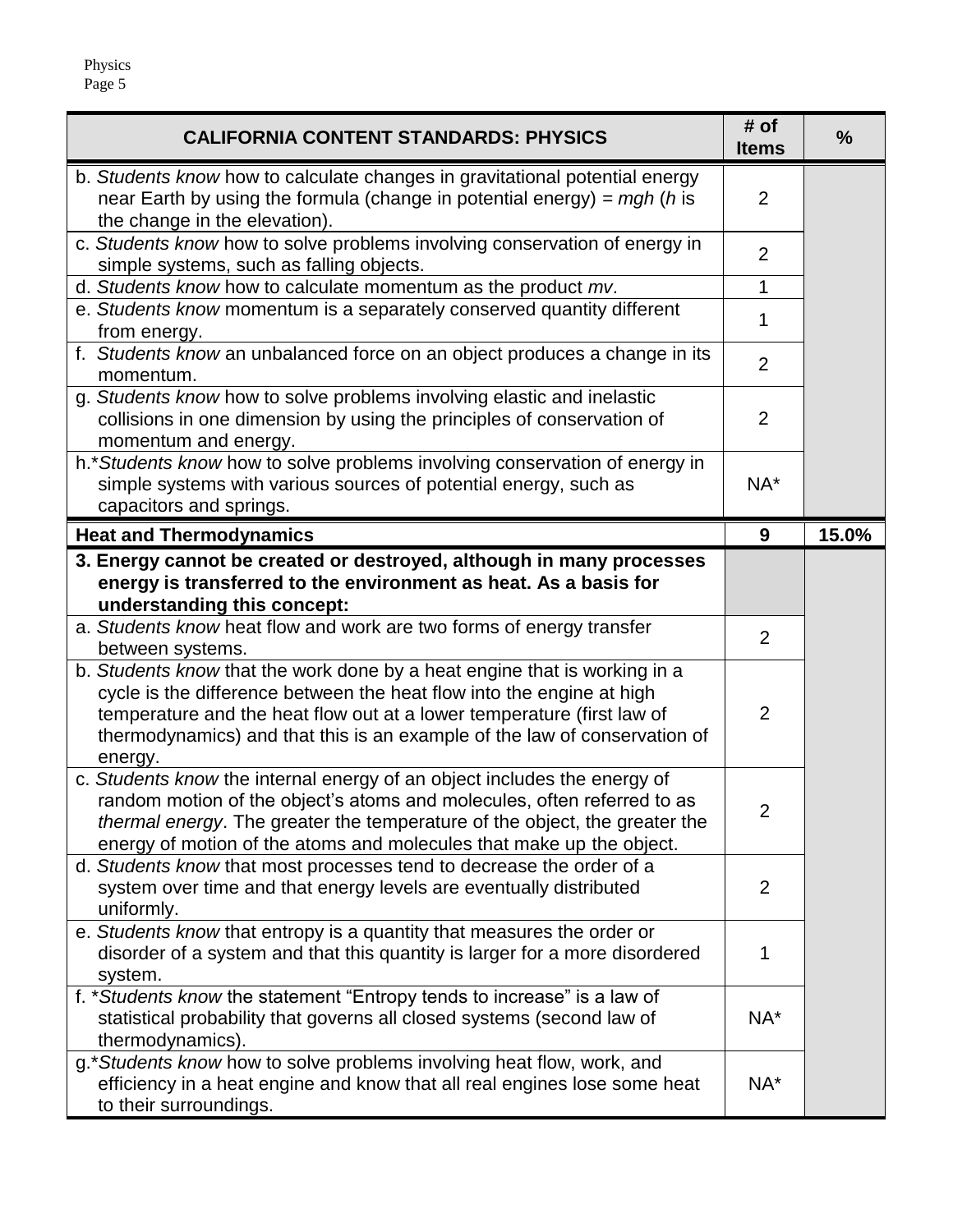Physics Page 6

| <b>CALIFORNIA CONTENT STANDARDS: PHYSICS</b>                                                                                                                                                                                                                                                                    | # of<br><b>Items</b> | $\frac{9}{6}$ |
|-----------------------------------------------------------------------------------------------------------------------------------------------------------------------------------------------------------------------------------------------------------------------------------------------------------------|----------------------|---------------|
| <b>Waves</b>                                                                                                                                                                                                                                                                                                    | 10                   | 16.7%         |
| 4. Waves have characteristic properties that do not depend on the type<br>of wave. As a basis for understanding this concept:                                                                                                                                                                                   |                      |               |
| a. Students know waves carry energy from one place to another.                                                                                                                                                                                                                                                  | $\overline{2}$       |               |
| b. Students know how to identify transverse and longitudinal waves in<br>mechanical media, such as springs and ropes, and on the earth (seismic<br>waves).                                                                                                                                                      | 2                    |               |
| c. Students know how to solve problems involving wavelength, frequency,<br>and wave speed.                                                                                                                                                                                                                      | $\overline{2}$       |               |
| d. Students know sound is a longitudinal wave whose speed depends on the<br>properties of the medium in which it propagates.                                                                                                                                                                                    | 1                    |               |
| e. Students know radio waves, light, and X-rays are different wavelength<br>bands in the spectrum of electromagnetic waves whose speed in a<br>vacuum is approximately $3 \times 10^8$ m/s (186,000 miles/second).                                                                                              | 1                    |               |
| f. Students know how to identify the characteristic properties of waves:<br>interference (beats), diffraction, refraction, Doppler effect, and<br>polarization.                                                                                                                                                 | $\overline{2}$       |               |
| <b>Electric and Magnetic Phenomena</b>                                                                                                                                                                                                                                                                          | 11                   | 18.3%         |
| 5. Electric and magnetic phenomena are related and have many<br>practical applications. As a basis for understanding this concept:                                                                                                                                                                              |                      |               |
| a. Students know how to predict the voltage or current in simple direct<br>current (DC) electric circuits constructed from batteries, wires, resistors,<br>and capacitors.                                                                                                                                      | 2                    |               |
| b. Students know how to solve problems involving Ohm's law.                                                                                                                                                                                                                                                     | $\overline{2}$       |               |
| c. Students know any resistive element in a DC circuit dissipates energy,<br>which heats the resistor. Students can calculate the power (rate of energy<br>dissipation) in any resistive circuit element by using the formula Power $=$<br><i>IR</i> (potential difference) <i>x I</i> (current) = $\hat{f}R$ . | 1                    |               |
| d. Students know the properties of transistors and the role of transistors in<br>electric circuits.                                                                                                                                                                                                             |                      |               |
| e. Students know charged particles are sources of electric fields and are<br>subject to the forces of the electric fields from other charges.                                                                                                                                                                   | 1                    |               |
| f. Students know magnetic materials and electric currents (moving electric<br>charges) are sources of magnetic fields and are subject to forces arising<br>from the magnetic fields of other sources.                                                                                                           | 1                    |               |
| g. Students know how to determine the direction of a magnetic field<br>produced by a current flowing in a straight wire or in a coil.                                                                                                                                                                           | 1                    |               |
| h. Students know changing magnetic fields produce electric fields, thereby<br>inducing currents in nearby conductors.                                                                                                                                                                                           | 1                    |               |
| i. Students know plasmas, the fourth state of matter, contain ions or free<br>electrons or both and conduct electricity.                                                                                                                                                                                        | 1                    |               |
| j.*Students know electric and magnetic fields contain energy and act as<br>vector force fields.                                                                                                                                                                                                                 | NA <sup>*</sup>      |               |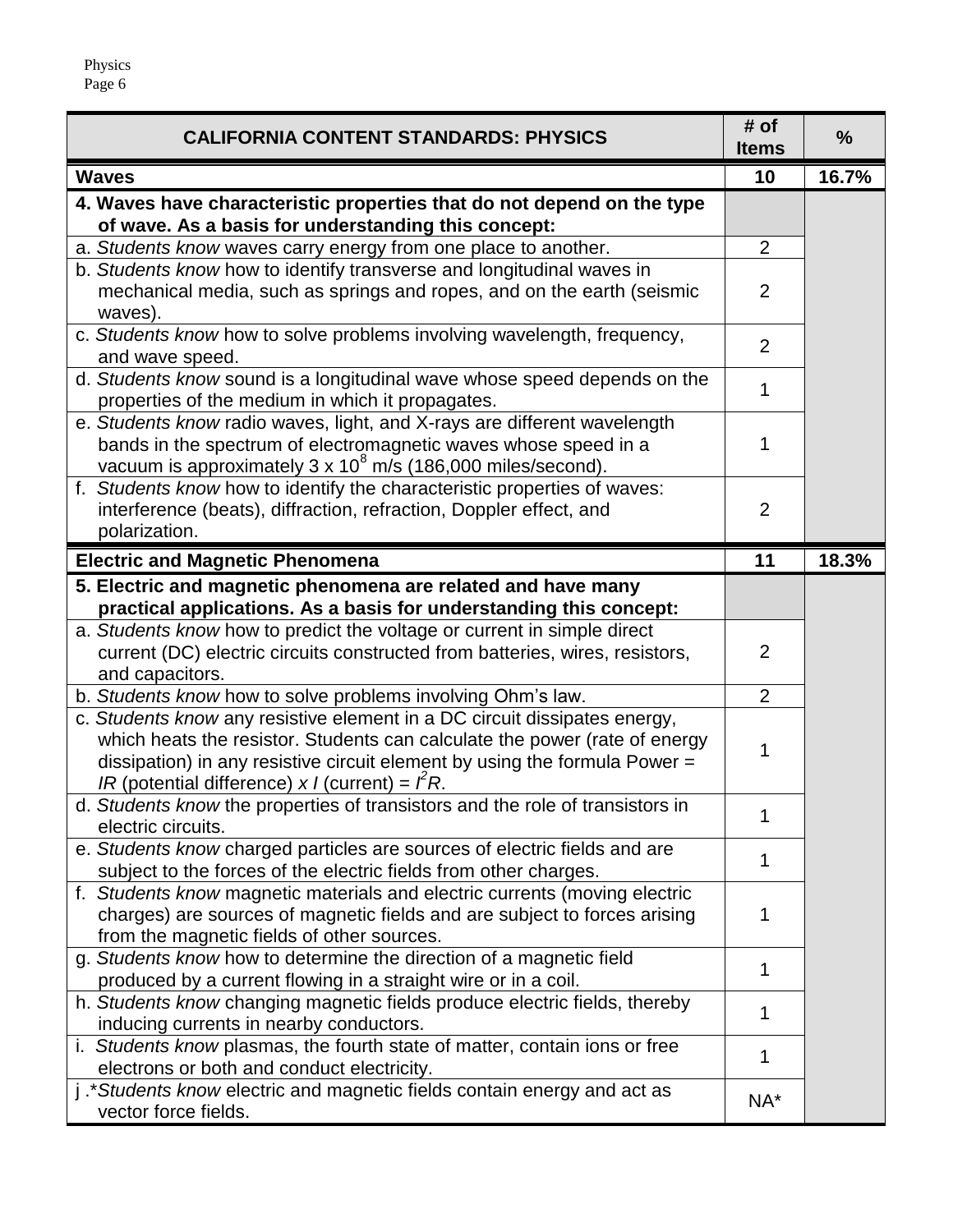| <b>CALIFORNIA CONTENT STANDARDS: PHYSICS</b>                                                                                                                                                                                                                                                                              | # of<br><b>Items</b> | $\frac{0}{0}$ |
|---------------------------------------------------------------------------------------------------------------------------------------------------------------------------------------------------------------------------------------------------------------------------------------------------------------------------|----------------------|---------------|
| k. *Students know the force on a charged particle in an electric field is $qE$ ,<br>where $E$ is the electric field at the position of the particle and $q$ is the<br>charge of the particle.                                                                                                                             | NA*                  |               |
| I. *Students know how to calculate the electric field resulting from a point<br>charge.                                                                                                                                                                                                                                   | NA*                  |               |
| m.*Students know static electric fields have as their source some<br>arrangement of electric charges.                                                                                                                                                                                                                     | NA*                  |               |
| n.*Students know the magnitude of the force on a moving particle (with<br>charge q) in a magnetic field is $qvB\sin(a)$ , where a is the angle between v<br>and $B$ ( $v$ and $B$ are the magnitudes of vectors $v$ and $B$ , respectively), and<br>students use the right-hand rule to find the direction of this force. | $NA^*$               |               |
| o. * Students know how to apply the concepts of electrical and gravitational<br>potential energy to solve problems involving conservation of energy.                                                                                                                                                                      | NA*                  |               |
| <b>INVESTIGATION AND EXPERIMENTATION</b>                                                                                                                                                                                                                                                                                  | 6                    | 10.0%         |
| 1. Scientific progress is made by asking meaningful questions and<br>conducting careful investigations. As a basis for understanding this<br>concept and addressing the content in the other four strands,<br>students should develop their own questions and perform<br>investigations. Students will:                   |                      |               |
| a. Select and use appropriate tools and technology (such as computer-linked<br>probes, spreadsheets, and graphing calculators) to perform tests, collect<br>data, analyze relationships, and display data.                                                                                                                |                      |               |
| b. Identify and communicate sources of unavoidable experimental error.<br>c. Identify possible reasons for inconsistent results, such as sources of error<br>or uncontrolled conditions.                                                                                                                                  |                      |               |
| d. Formulate explanations by using logic and evidence.<br>e. Solve scientific problems by using quadratic equations and simple<br>trigonometric, exponential, and logarithmic functions.                                                                                                                                  |                      |               |
| f. Distinguish between hypothesis and theory as scientific terms.<br>g. Recognize the usefulness and limitations of models and theories as<br>scientific representations of reality.                                                                                                                                      |                      |               |
| h. Read and interpret topographic and geologic maps.<br>i. Analyze the locations, sequences, or time intervals that are characteristic<br>of natural phenomena (e.g., relative ages of rocks, locations of planets<br>over time, and succession of species in an ecosystem).                                              |                      |               |
| j. Recognize the issues of statistical variability and the need for controlled<br>tests.<br>k. Recognize the cumulative nature of scientific evidence.                                                                                                                                                                    |                      |               |
| I. Analyze situations and solve problems that require combining and applying<br>concepts from more than one area of science.                                                                                                                                                                                              |                      |               |